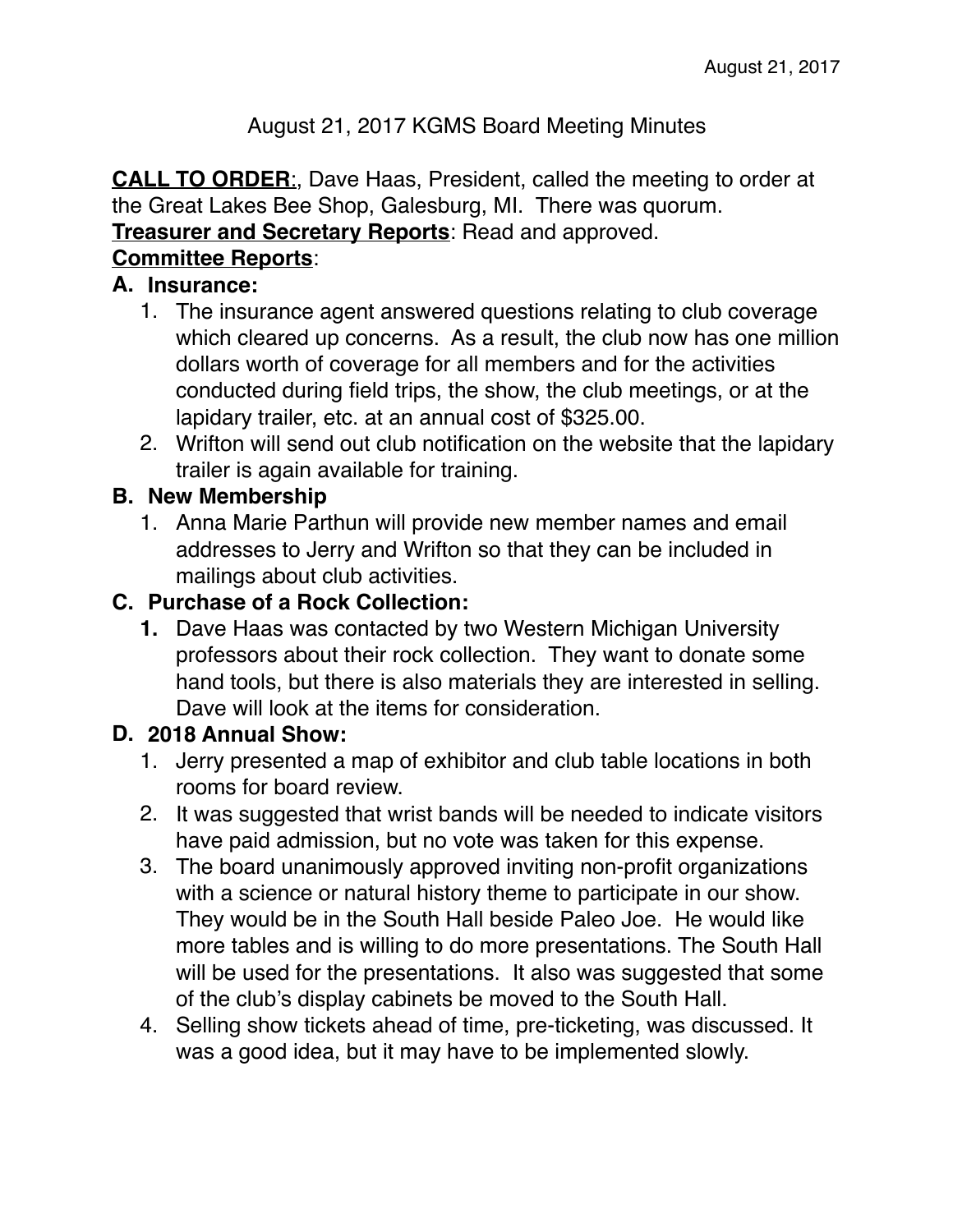- 5. Current dealers will be asked if they want more tables than before and if they are happy with their current locations. Adjustments will be attempted to accommodate their needs.
- 6. It was discussed finding a room which would be secure for counting money. Room D is an option and Jerry will pursue using one of the offices with Mandy.
- 7. Efforts to improve game ticket tracking were discussed. Tony and Dave are going to build ticket boxes for each game. When a child uses a ticket for a game it will go into the box. This hopefully will reduce double usage and help to improve accuracy.
- 8. We will be allowed to use all of the North room although we will not have to pay for all of it this year.
- 9. It was suggested, but not voted upon, that we hire people to help us set up and tear down the club display areas. The dealers would remain responsible for their set up and tear down. This would just be for assisting the club.

#### **E. Web Master Position:**

1. Wrifton agreed to assume the website maintenance. He has updated the appearance and location of items. The board reviewed and approved his progress and the areas he still wants to work on.

#### **F. Donation Thank You Letters:**

**1.** Dave Haas asked Allison VanNocker to write a thank you letter to Dayle Harrison for his recent donation to the club.

#### **Meeting Was Adjourned.**

Recording Secretary

Allison VanNocker **Date Approved**: September 18, 2017